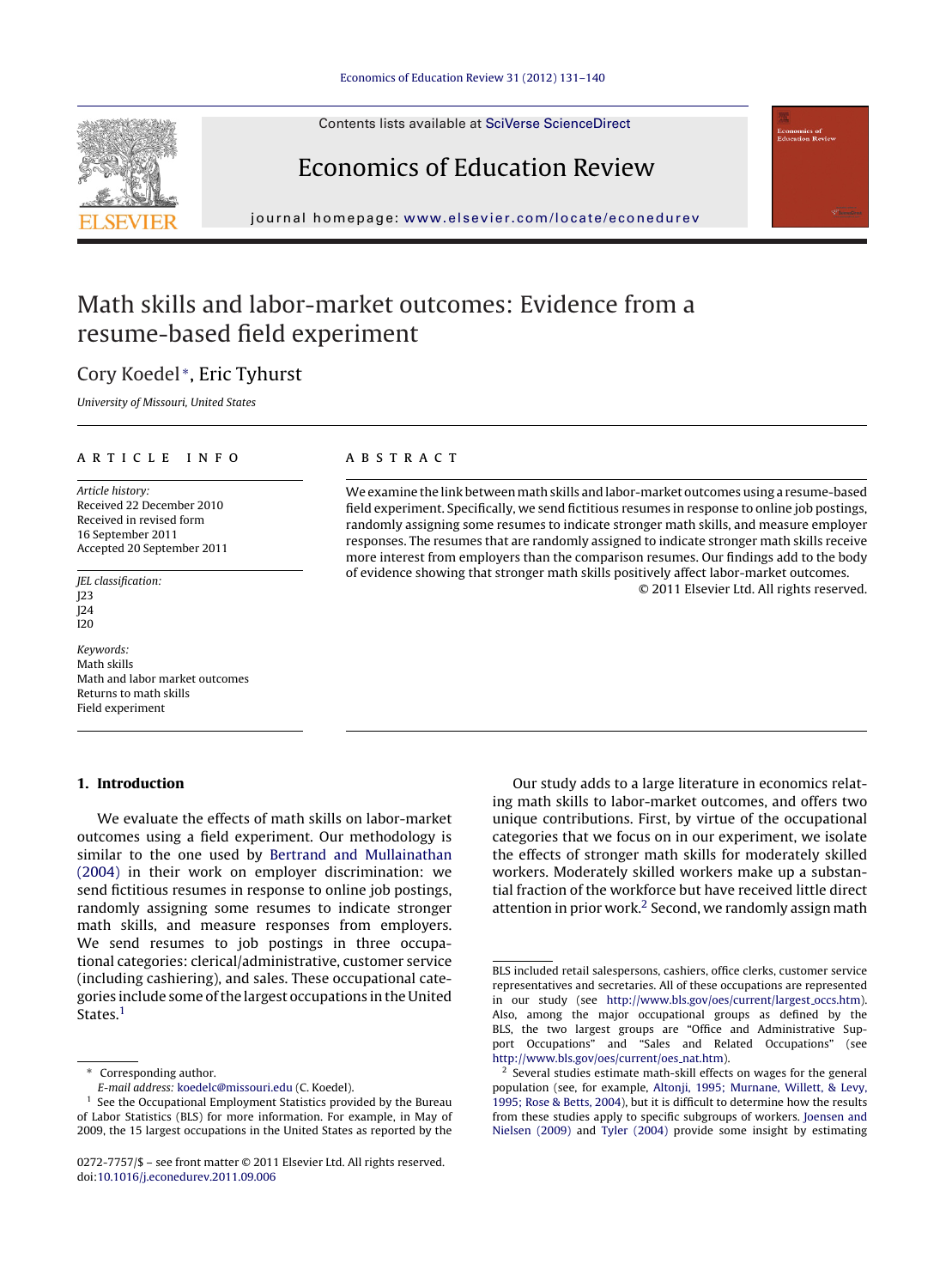skills to resumes. This allows us to avoid the serious econometric challenges related to the endogenous formation of math skills in real data. It is also of interest that we performed our experiment during a period of high unemployment in the United States (the spring and summer of 2010).

For individuals seeking sales positions, we find that stronger math skills positively affect employer interest. We also find some evidence of a positive math-skill effect for prospective clerical workers, but we do not find any evidence that stronger math skills are important for individuals seeking employment in customer-service positions. Stronger math skills do not decrease employer interest in any of the occupational categories that we examine.

### **2. Motivation**

Consider the following empirical model based on [Mincer](#page--1-0) [\(1958\),](#page--1-0) augmented for the purposes of this study to include a measure of observable math skills:

$$
y = \gamma E + \lambda EXP + \delta MS + \varepsilon \tag{1}
$$

In  $(1)$ ,  $\nu$  is a labor-market outcome (such as log-wages), E measures education, EXP measures work experience and MS measures math skills. The key empirical challenge in estimating Eq. (1) is that individuals' observable skills are likely to be endogenously determined. There is a large literature in economics that discusses the endogeneity problem in models similar to Eq. (1), mostly focusing on the endogeneity of education and experience. For the same reasons that education and experience are likely to be endogenous, other measures of observable skills are also likely to be endogenous.<sup>3</sup>

In our experiment, we distinguish math skills across individuals by assigning math-specific and non-mathspecific qualifications to resumes (we provide details about these qualifications in Section 3). The field-experiment design offers the important advantage that we can randomly assign qualifications to resumes, obviating the concern that the accumulation of math-specific and nonmath-specific skills is endogenous. For example, with real data we might worry that unobserved factors encourage individuals to pursue math-specific skills and also push them to search for employment more diligently. In the absence of an exogenous source of variation that affects the accumulation of math skills this would make causal inference difficult. But by virtue of the random assignment in our study, we can be confident that our findings will not be driven by any such confounding factors.

This benefit of our research design gives us a high degree of confidence in our results. However, while we are quite comfortable assigning a causal interpretation to our findings, we note that our experiment cannot be used to answer another important question: namely, where we find nonzero impacts of stronger math skills, we cannot separate out the relative importance of the effects of signaling and human capital [\(Spence,](#page--1-0) [1973\).](#page--1-0) Instead, we rely on other studies in the literature to provide insight, noting that in analyses where signaling and human-capital effects can be distinguished, researchers consistently find that the human-capital-based returns to observable skills are larger than the signaling-based returns (e.g., see [Ishikawa](#page--1-0) [&](#page--1-0) [Ryan,](#page--1-0) [2002;](#page--1-0) [Kane](#page--1-0) [&](#page--1-0) [Rouse,](#page--1-0) [1995;](#page--1-0) or, for international evidence, see [Boissiere,](#page--1-0) [Knight,](#page--1-0) [&](#page--1-0) [Sabot,](#page--1-0) [1985\).4](#page--1-0)

#### **3. Study design**

#### 3.1. Resume construction

We followed a procedure similar to the one used by Bertrand and Mullainathan (2004) to construct the resumes for our experiment. We began by finding real resumes that were posted online by job seekers in one of the occupational categories of interest in either Kansas City or St. Louis. At the onset of the project we identified four occupational categories: cashiering, clerical/administrative, customer service and sales.

Within each occupational category and labor market we found four resumes and grouped them into two matched pairs based on educational attainment—one pair of higheducation (HE) resumes, and one pair of low-education (LE) resumes. We established the education levels that determined the HE and LE designations based on what we observed in the pools of real resumes within each occupational category. For the clerical resumes, the HE resumes had Associate's degrees and the LE resumes did not. For the other job categories, the HE resumes had at least some experience at a four-year college and the LE resumes had no more than an Associate's degree.<sup>5</sup> All of the resumes were adjusted to indicate that the individual had at least graduated from high school, even when this was not the case.

After identifying the matched pairs of resumes we switched their labor markets. That is, the resumes for job seekers in St. Louis were moved so that they would apply to jobs in Kansas City, and vice versa. The labor-market switches required that we "reconstruct" each resume to

math-skill effects for highly skilled workers and high-school dropouts, respectively. The only study of which we are aware that separately estimates effects for workers who are likely to be moderately skilled is [Levine](#page--1-0) [and](#page--1-0) [Zimmerman](#page--1-0) [\(1995\).](#page--1-0) They evaluate wage outcomes and do not find a link, but their estimates are imprecise enough that they cannot rule out non-zero effects (their IV estimates are particularly noisy). [Kukla-](#page--1-0)Acevedo [\(2009\)](#page--1-0) finds some evidence that elementary-school teachers with stronger math skills perform better in the classroom.

 $3\,$  For brevity we avoid a lengthy discussion of this important but already well-understood problem. The interested reader can find detailed discussions in [Altonji](#page--1-0) [\(1995\),](#page--1-0) [Behrman](#page--1-0) [and](#page--1-0) [Rosenzweig](#page--1-0) [\(1999\),](#page--1-0) [Cawley,](#page--1-0) [James,](#page--1-0) [and](#page--1-0) [Edward](#page--1-0) [\(2001\),](#page--1-0) [Joensen](#page--1-0) [and](#page--1-0) [Nielsen](#page--1-0) [\(2009\),](#page--1-0) [Levine](#page--1-0) [and](#page--1-0) [Zimmerman](#page--1-0) [\(1995\),](#page--1-0) and [Tyler](#page--1-0) [\(2004\),](#page--1-0) among others.

<sup>4</sup> The consistency of this finding in the literature makes it noteworthy; however, we are not aware of any studies that separate signaling and human-capital effects specifically for moderately skilled workers. This leaves open the possibility that our findings are driven more by signaling than is the case in other studies.

<sup>5</sup> Although a handful of the real resumes indicated attendance at a well-known four year university, this was uncommon. Examples of the universities listed on the final resumes include Webster University, American Intercontinental University, Rockhurst University and the directional state universities in Missouri.